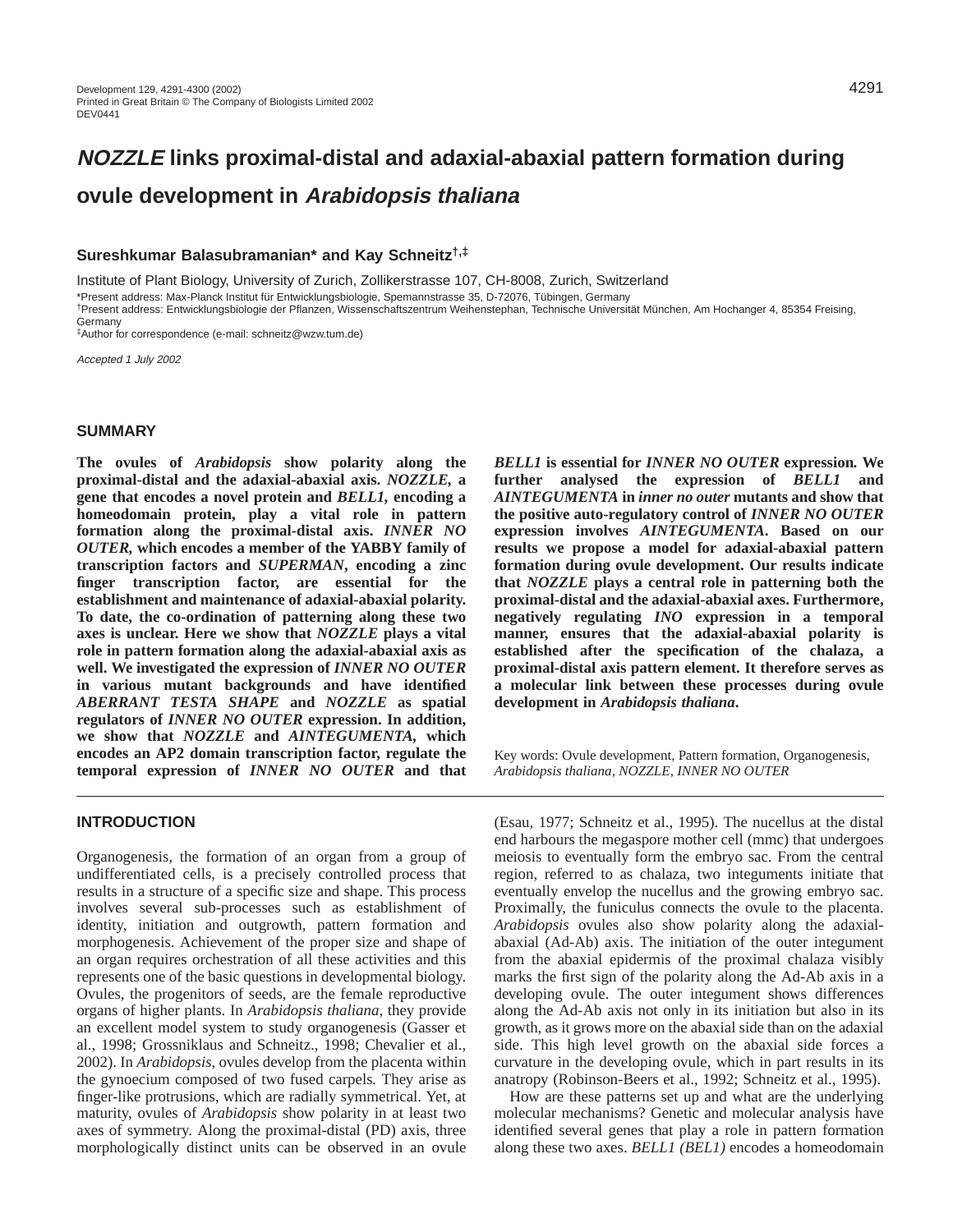protein and *bel1* mutants show abnormal outgrowths in place of integuments (Modrusan et al., 1994a; Ray et al., 1994; Reiser et al., 1995; Schneitz et al., 1997). *BEL1* is expressed throughout the ovule primordia in the initial stages, but is restricted to the central region before the initiation of integuments, and thus marks the central region at a molecular level (Reiser et al., 1995). The biochemical nature of the BEL1 protein, the expression pattern of *BEL1* and the *bel1* phenotype make *BEL1* an excellent candidate for patterning the PD axis. Recently we have reported the genetic analysis of *NOZZLE (NZZ)* and shown that *NZZ* functions redundantly with *BEL1* in specifying the chalaza (Balasubramanian and Schneitz, 2000). In the ovules of *nzz bel1* double mutants no chalaza structures are detectable and the tissue that is formed in the central region resembles funiculus as seen by the epidermal cell morphology. *NZZ* encodes a novel protein that plays a role in both male and female reproductive development (Balasubramanian and Schneitz, 2000; Schiefthaler et al., 1999; Yang et al., 1999). *NZZ* shows an antagonistic genetic interaction with *AINTEGUMENTA (ANT),* which encodes an AP2 domain-containing transcription factor (Elliott et al., 1996; Klucher et al., 1996). *ANT* controls cell proliferation and organ size during ovule and flower development (Krizek, 1999; Krizek et al., 2000; Liu et al., 2000; Mizukami and Fischer, 2000; Schneitz et al., 1998). From our previous genetic analysis of *nzz,* we proposed that *NZZ,* through its interactions with *BEL1* and *ANT,* couples PD pattern formation and growth during ovule development in *Arabidopsis thaliana* (Balasubramanian and Schneitz, 2000).

What regulates the Ad-Ab pattern formation? Studies in several species have identified many loci that regulate Ad-Ab patterning during lateral organ formation. Analysis of mutants like *phantastica (phan)* of *Antirrhinum, leafbladeless (lbl1)* of maize, *lam1* of *Nicotiana* and *argonaute (ago1), pinhead/zwille (pnh/zll), phabulosa (phb)* and *phavoluta (phv)* of *Arabidopsis* have shown that the corresponding wild-type genes promote adaxial cell fate (Bohmert et al., 1998; Lynn et al., 1999; McConnell and Barton., 1998; McConnell et al., 2001; McHale and Marcotrigiano, 1998; Timmermans et al., 1998; Waites and Hudson, 1995). Contrary to this, the members of the *YABBY* gene family, which encode transcription factors, and the *KANADI* genes, which also encode transcription factors, promote abaxial cell fate (Bowman, 2000a; Eshed et al., 1999; Golz and Hudson, 1999; Kerstetter et al., 2001; Siegfried et al., 1999). The members of the *YABBY* gene family are expressed in a polar manner at the abaxial side of lateral organs. *KANADI* genes redundantly promote abaxial cell fate possibly by negative regulation of the *PHB/PHV* mediated adaxial signaling. When *KANADI* function is compromised, adaxialised organs are formed (Eshed et al., 2001).

*INNER NO OUTER (INO),* a member of the *YABBY* family plays a vital role in Ad-Ab pattern formation during ovule development (Villanueva et al., 1999). *ino* mutants exhibit ovules that lack the outer integument (Baker et al., 1997; Schneitz et al., 1997) and *INO* expression is detected in cells that give rise to the outer integument before its initiation (Villanueva et al., 1999). Therefore, it has been implicated in the establishment and maintenance of this axis in ovules. *SUPERMAN (SUP),* a gene that encodes a zinc finger transcription factor, is another locus that regulates the Ad-Ab

pattern formation (Gaiser et al., 1995; Sakai et al., 1995). Interestingly in *sup* mutants, the outer integument initiates properly, but grows equally on both adaxial and abaxial side suggesting that *SUP* may be necessary for the maintenance rather than the initial establishment of the Ad-Ab axis.

The orchestration of cell activities along the various axes of polarity is crucial for the proper development of any organ. How is the co-ordination of cell activities along the PD and Ad-Ab axis achieved during ovule development? What is the molecular link between patterning along these two axes? How is the expression of *INO* regulated in a spatial and temporal manner to ensure that such a co-ordination is achieved? Here we report the expression patterns of *INO* in various mutant backgrounds and show how its transcription is regulated in a spatial and temporal manner. We show that the co-ordination of *BEL1, ANT* and *NZZ* activities is required for the onset and temporal expression of *INO.* We show that at least three genes *NZZ, ATS* and *SUP* regulate the spatial expression of *INO.* We present evidence that *NZZ* and *ATS* spatially restrict the expression of *INO* to the abaxial epidermis. We further report the expression patterns of *ANT* in *ino* and *nzz ino* double mutants and show that the positive auto-regulatory control of *INO* expression (Villanueva et al., 1999) involves *ANT.* We propose a model that summarises our findings and explains how Ad-Ab patterning and outer integument development occurs during ovule development in *Arabidopsis.* Our analysis indicates *NZZ* as a molecular link that orchestrates pattern formation along PD and Ad-Ab axis during ovule development in *Arabidopsis.*

## **MATERIALS AND METHODS**

#### **Plant growth and mutant alleles**

Plants were grown as described previously (Balasubramanian and Schneitz, 2000; Schneitz et al., 1997) and *Arabidopsis thaliana* (L) Heynh. var. Landsberg (*erecta* mutant) was used as a wild-type strain. For the double mutant analysis and in situ expression analysis the following mutant alleles were used: *nzz-2, ant-72F5, bel1-1460, ats, ino-2* and *sup-5.* All these mutant alleles have been described previously. *nzz-2* is a putative null (Schiefthaler et al., 1999). *ant-72F5, bel1-1460* show a strong phenotypes comparable to null alleles of *bel1* and *ant* (Schneitz et al., 1997)*.* The molecular nature of the single *ats* allele is unknown since *ATS* has not yet been cloned (Lèon-Kloosterziel et al., 1994). *ino-2* is a strong allele and has a defect that leads to alternate splicing which in turn results in addition of 11 nucleotides leading to a frame shift. This addition is unlikely to cause a defect in mRNA stability (Villanueva et al., 1999). *sup-5* shows the strong ovule phenotype and has been described previously (Gaiser et al., 1995). *nzz-2 ats* double mutants were recognised by their novel phenotype in the expected segregation ratio. More than 20 double mutant plants were analysed.

#### **Scanning electron microscopy (SEM) and in situ hybridisation**

SEM and image processing has been described previously (Balasubramanian and Schneitz, 2000; Schiefthaler et al., 1999; Schneitz et al., 1998; Schneitz et al., 1997). The protocol for in situ hybridisation and the *INO, BEL1* and *ANT* probes that were used in these experiments have also been described previously (Balasubramanian and Schneitz, 2000). In situ experiments were repeated several times, with different batches of fixed material to rule out the possibility of a negative result due to experimental or material batch differences. Furthermore, the sections of wild-type and the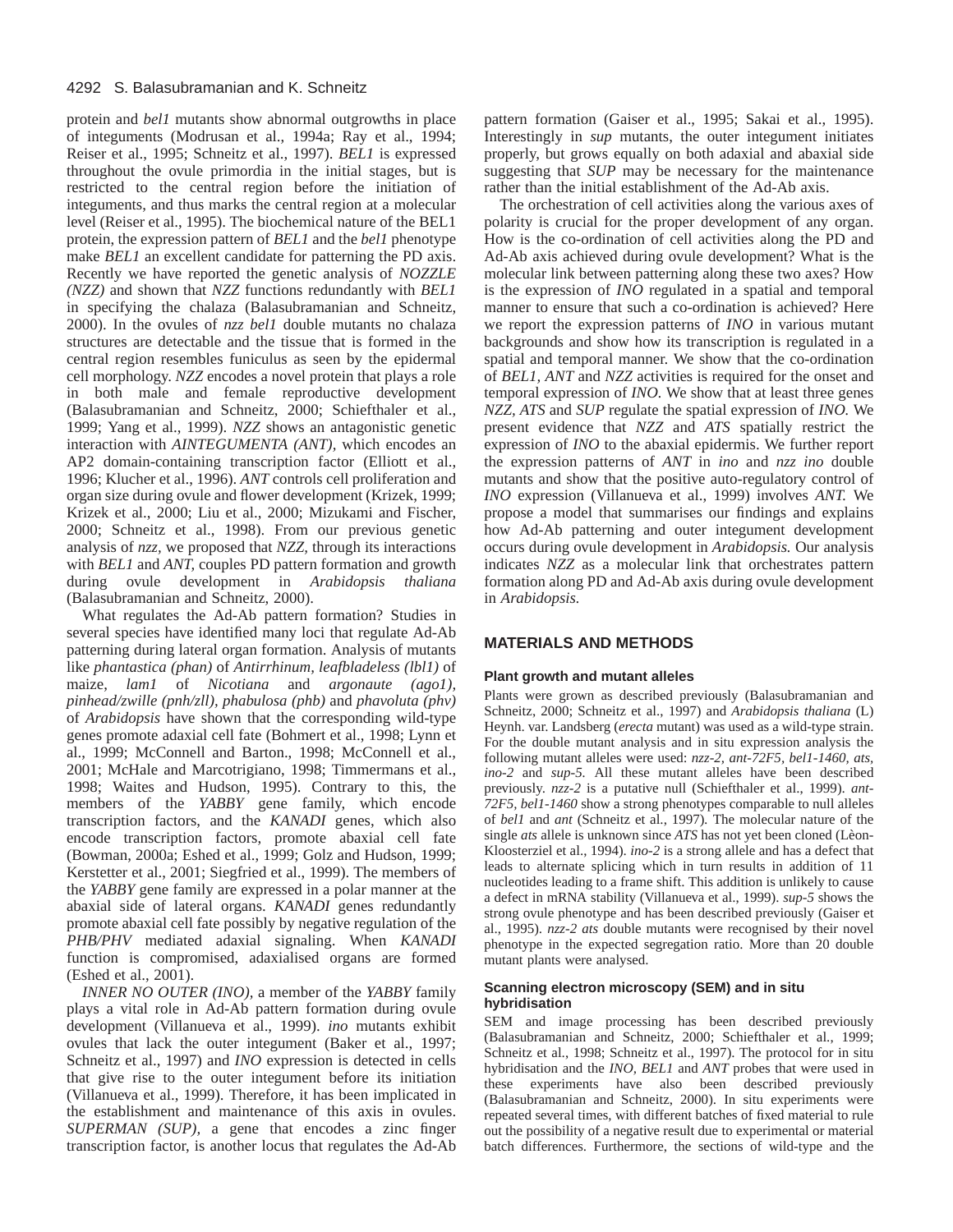mutant tissues were processed together in order to minimise experimental differences.

# **RESULTS**

#### **Wild-type ovule development**

Ovule development in wild-type *Arabidopsis* is very well documented (Modrusan et al., 1994b; Robinson-Beers et al., 1992; Schneitz et al., 1995). Here we present a brief overview of the morphological distinctions that are visible along the PD and Ad-Ab axis during development. Ovules arise as fingerlike protrusions from the placental tissue of the carpels (Fig.

1A). Around stage 2-I, a hypodermal cell enlarges and differentiates into the mmc at the distal end thus marking the nucellus. The ovule primordia appear radially symmetrical at this stage (Fig. 1A). The integuments show a temporal difference in their initiation. The inner integument initiates earlier than the outer integument. Around stage 2-II, the initiation of the inner integument takes place in a symmetrical manner from the distal chalaza (Fig. 1B). The establishment of the Ad-Ab axis is visible with the initiation of the outer integument at about stage 2-III (Fig. 1B). Few cells in the abaxial epidermis of the proximal chalaza show a bulge at this stage. An enlarged epidermal cell undergoes a cell division that produces a triangular tip cell. Subsequent division of the two cells adjacent to this tip cell lead to two cell layers of the outer integument: the outer (abaxial) cell layer and the inner (adaxial) cell layer. The cells of the abaxial layer are more vacuolated than those of the adaxial cell layer (Schneitz et al., 1995). In addition, the abaxial cell layer grows more to encompass the adaxial cell layer. Around stage 3-I, the outer integument envelops the nucellus and the inner integument (Fig. 1C) and further development results in the anatropy that can be observed at maturity (Fig. 1D). The ovule is connected to the placenta through the funiculus that carries a vascular strand.

## **Outer integument development in nzz-2, ats, nzz-2 ats and sup-5**

Ovule development in *nzz-2, ats* and *sup-5* has been described previously (Balasubramanian and Schneitz, 2000; Gaiser et al., 1995; Léon-Kloosterziel et al., 1994; Schiefthaler et al., 1999). Here we present a brief summary of events that are relevant to our discussions below. *nzz* mutants show pleiotropic defects during ovule development (Balasubramanian

## Pattern formation during ovule development 4293

and Schneitz, 2000). The outer integument initiates earlier than the inner integument and sometimes both integuments are reduced (Fig. 1F,G arrow). In *ats* mutants both integuments initiate but the spacing between the integuments is reduced (Fig. 1J). They soon fuse and develop as a single integument, as a result of which, at maturity the nucellar and chalazal regions appear 'round' compared to wild type (Fig. 1K,L). In contrast to the single mutants of either *nzz-2* or *ats, nzz-2 ats* double mutants show drastic differences in the development of the outer integument. Similar to *nzz-2* mutants, the outer integument is initiated earlier than the inner integument (Fig. 1N) in *nzz-2 ats* double mutants. After initiation, the outer integument starts to grow on both the adaxial and the abaxial



**Fig. 1.** Ovule development in wild type (A-D), *nzz-2* (E-H), *ats* (I-L), *nzz-2 ats* (M-P) and *sup-5* (Q-T). Stages: (A,E,I,M) 2-I; (B,F,J,N,Q) 2-III; (R) 2-IV; (C,G,K,O,S) 3-IV; (D,H,L,P,T) 4-IV. The outer integument initiates earlier than the inner integument and is visible before the inner integument in *nzz-2* (arrow in F). Adaxial growth of the outer integument can be seen in *nzz ats* (arrows in O and P). Abaxial initiation of the outer integument (arrows in Q and R) and the abnormal growth (arrows S and T) on the adaxial side can be seen in *sup-5*. nu, nucellus; ii, inner integument; oi, outer integument; fu, funiculus; mp, micropile; pt, pollen tube; ad, adaxial; ab, abaxial. Scale bars: 20 µm.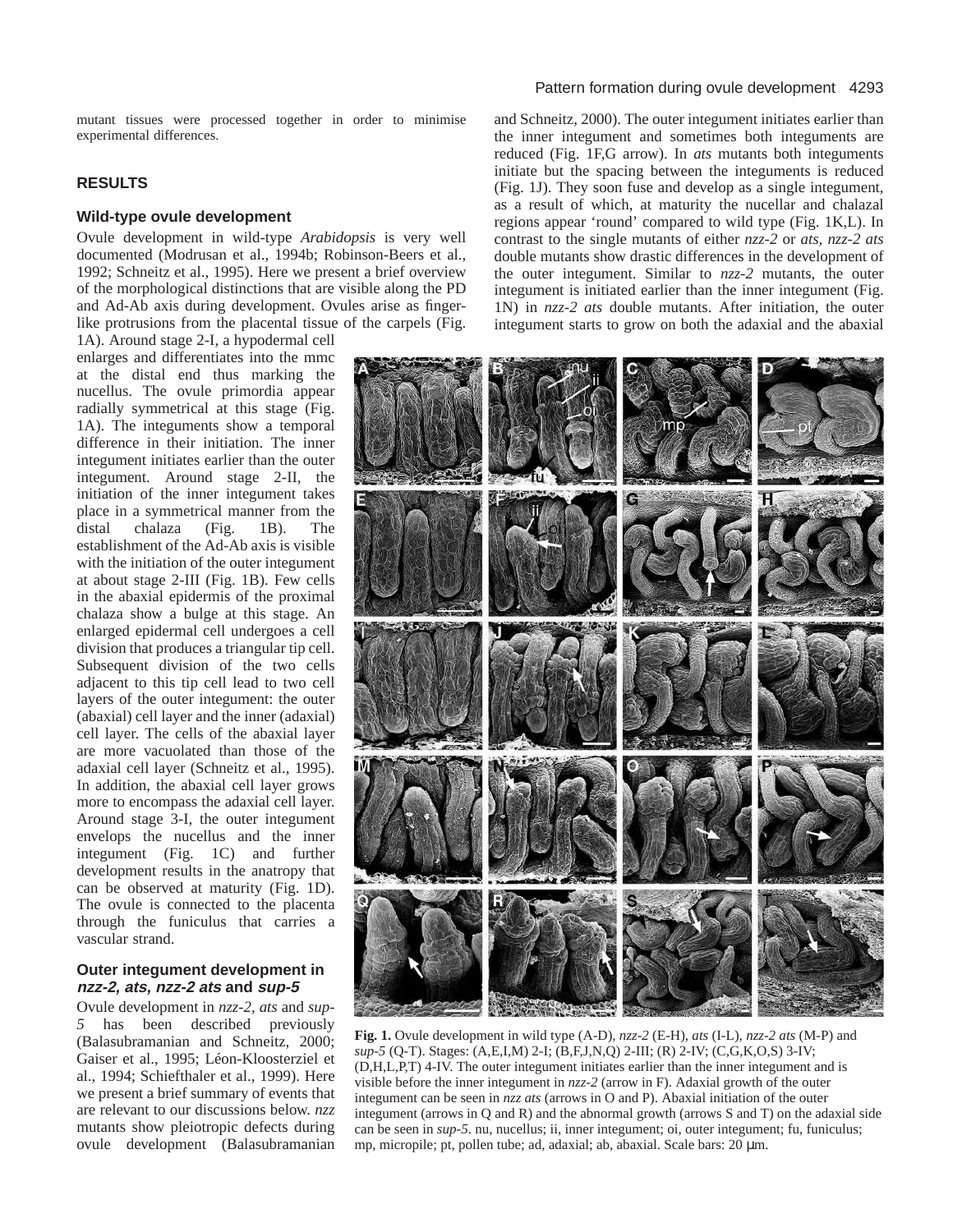**Fig. 2.** Expression pattern of *INO* during ovule development in wild type (A-D), *ant-72F5* (E-H), *ino-2* (I-L) and *bel1-1460* (M-O). P is a control section hybridised with the sense probe of *INO*. Stages: (A,E,I,M) 1-I/II; (B,J,N,P) 2-I; (F) 2-II; (C,D,K) 2-III; (O) 2-IV; (G,L) 3-I; (H) 4-V. *ant* mutants were staged on the basis of their ovule, carpel and anther developmental profile relative to each other. *INO* expression can be detected in cells that give rise to the outer integument in wild type. The cell that undergoes a division to form two cell layers and the triangular tip cell does not express *INO* (arrow in C). Note the absence of *INO* expression in the adaxial cell layer (arrow in D). Note the absence of *INO* expression even at the site of outer integument initiation in *ant-72F5* (arrow in G). *INO* expression can be detected at late stages (H,b) but only in a few epidermal cells, similar to the early stages in wild type. The typical horseshoe appearance is not present (arrow H,a). No *INO* expression can be detected in *ino-2* (I-L) and *bel1- 1460* (M-O). Arrows in L indicate site of outer integument initiation in wild type. Arrows in O denote early chalazal bulges in *bel1-1460*. Sense probe gave no signals above background (P). Scale bars: 20 um.



side and fails to show the growth differences usually seen in wild type (Fig. 1O). Around stage 3-I, the growth of the outer integument in the adaxial side is clearly visible (Fig. 1O). Further development of the outer integument in both adaxial and abaxial side eventually results in a non-anatropous ovule that looks similar to the ovules of *sup-5*mutants (compare Fig. 1P and 1T). The outer integument development in *sup-5* is very similar to that observed in *nzz-2 ats* double mutants (Fig. 1Q-T).

## **Expression patterns of INO in wild type, ant-72F5, ino-2 and bel1-1460**

Mutations in the *INO* locus lead to lack of the outer integument (Baker et al., 1997; Schneitz et al., 1997). *INO* expression can be detected in cells that will give rise to the outer integument, before its initiation, and therefore it is the earliest molecular manifestation of the Ad-Ab polarity (Villanueva et al., 1999). *ino* exhibits complex genetic interactions and several putative regulators of *INO* expression have been reported. *BEL1*, *ANT*, *HUELLENLOS (HLL)* and *SUP* were suggested to be negative regulators of *INO* expression (Villanueva et al., 1999). In contrast, we have previously reported the absence of *INO* expression in *bel1-1460* and *ant-72F5* mutants at about stage 2-II (Balasubramanian and Schneitz, 2000). In order to understand the regulation of *INO* expression and outer integument development, we undertook to analyse *INO* expression in wild type and various mutants during various stages of ovule development.

## **Expression of INO during wild-type ovule development**

*INO* expression could be first detected at about stage 2-I (Fig. 2B). Around stage 2-III, when the outer integument initiation becomes visible, *INO* expression is observed in the epidermal cells that enlarge (Fig. 2C). Interestingly, the cell that undergoes cell division to give rise to the triangular tip cell and subsequently the two cell layers, does not express *INO* (Fig. 2C arrow). Later during development, *INO* expression is observed only in about 3-4 cells at the distal end of the abaxial cell layer of the outer integument. The adaxial cell layer of the outer integument does not show any *INO* expression (Fig. 2D).

## **Expression of INO during ovule development in ant-72F5, ino-2 and bel1-1460**

Since *ant* and *bel1* are genetically epistatic to *ino* (Baker et al., 1997), we tested whether *ANT* and *BEL1* are required for the temporal and spatial expression of *INO* by analysing *INO* expression in ovules of *ant-72F5* and *bel1-1460.* In *ant-72F5* ovules, *INO* expression could not be detected until stage 3-1 (Fig. 2E-G), and is detected only at about stage 4-V (Fig. 2H). The expression is restricted to a few epidermal cells similar to the wild-type expression of *INO* around stage 2-III. In ovules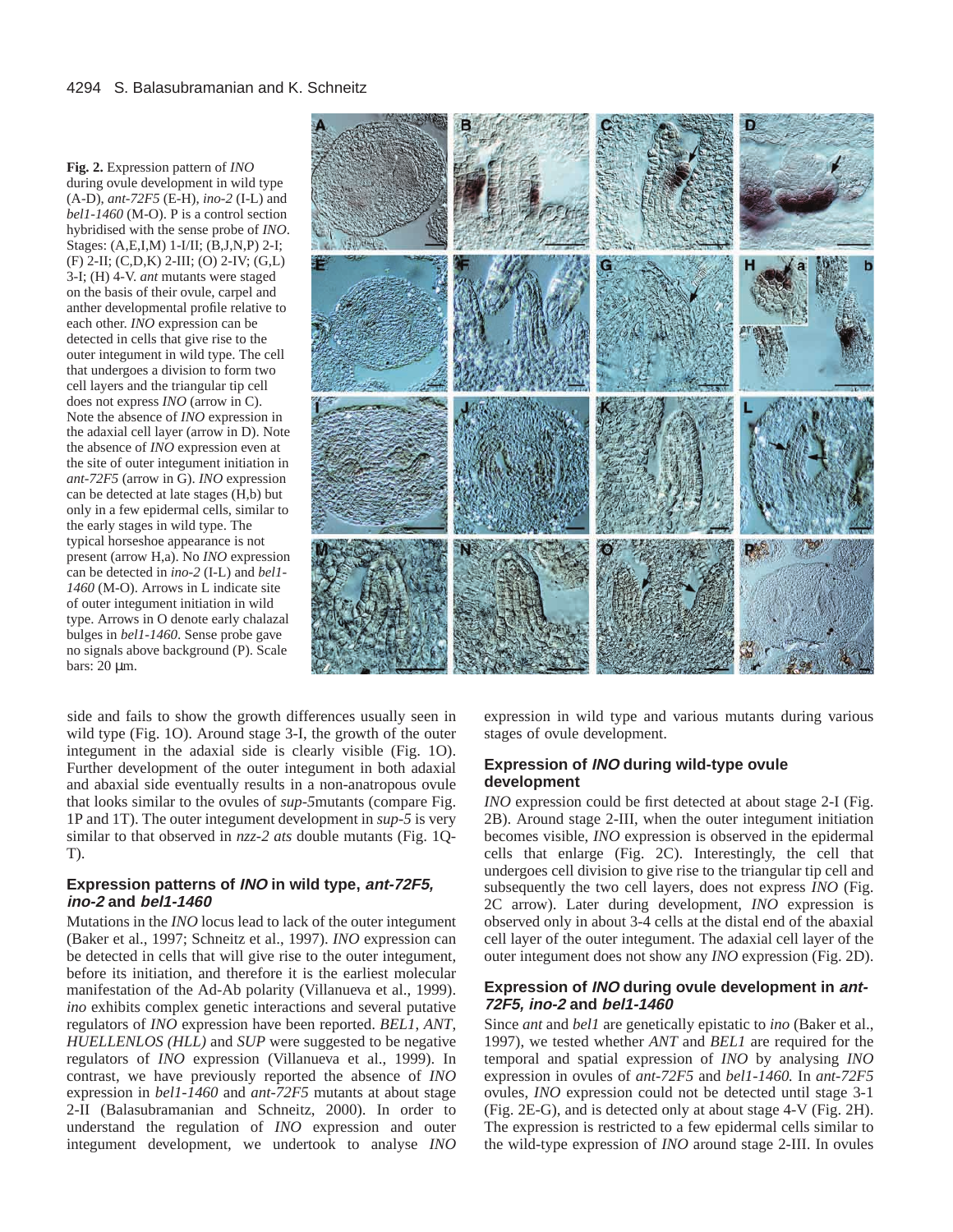**Fig. 3.** Expression pattern of *INO* during ovule development in *nzz-2* (A-D), *ats* (E,F), *sup-5* (G,H) and *nzz-2 ats* (I-L). Stages: (A,G,I) 1-II/2-I; (B,E,H,J) 2-III; (C) 2-IV; (D,F,K) 3-I; (L) 3-IV. *INO* expression remains unaltered in *nzz-2* except that it might be shifted distally by few cells as observed by the shifting of the outer integument (A-D). The tip cell does not show *INO* expression as in wild type (B arrow). The absence of *INO* expression at the adaxial side can be seen in *ats* mutants (arrow in E). The tip cell and the adaxial cell layer of the outer integument do not show *INO* expression in *ats* mutants (arrow in F). In *sup-5* early onset of *INO* expression is similar to wild type (arrow in G), but around stage 2-III, *INO* expression can be detected throughout the central region (arrow in H). In ovules of *nzz-2 ats* mutants, *INO* expression is similar to wild type in most instances (arrow in I,a), but sometimes the



expression can be seen throughout the central region (arrow in I,b). Instead of a 'horseshoe appearance' a complete ring can be observed in a cross section through the central region of a *nzz-2 ats* double mutant (arrow in L,a). Scale bars: 20 µm.

of *bel1-1460, INO* expression could not be detected at any stage during development (Fig. 2M-O). We tested the expression of *INO* in *ino-2* mutants as well. We could not detect any expression of *INO* in *ino-2* at any

stage in development (Fig. 2I-L) in accordance with the findings of Villanueva et al. (Villanueva et al., 1999).

#### **Expression of INO during ovule development in nzz-2, ats, sup and nzz-2 ats**

We tested if the differences that we observed in the outer integument development in *nzz-2 ats* double mutants were reflected in a change in *INO* expression by analysing its expression in *nzz-2, ats* and *nzz-2 ats* mutant backgrounds. In *nzz-2,* the expression of *INO* was detected at

**Fig. 4.** Expression of *BEL1* and *ANT* in *ino-2, nzz-2 ino-2. (*A-D) *BEL1* expression in *ino-2*. (E-H) *ANT* expression in *ino-2.* (I-L) *ANT* expression in *nzz-2 ino-2.* (M,N) *ANT* expression in *nzz-2.* (O) *ANT* expression in *bel1-1460*. (P) *BEL1* expression in *ant-72F5*. Stages: (E,I) 1-I/II; (A,F,J,M) 2-I; (B,G,N) 2- II;  $(C,K)$  2-III;  $(D,H,O,P)$  2-IV;  $(L)$  3-IV. Note the presence of *BEL1* expression at the site of outer integument initiation in *ino-2* (arrows in B, C and D). Around stage 2-IV, an absence of *ANT* expression can be observed at the site of outer integument initiation in *ino-2* (arrows in H). No strong spot of *ANT* expression can be detected in *nzz-2 ino-2* (arrow in K). Note the presence of *BEL1* expression in *ant-72F5* (P, arrow) and *ANT* expression in *bel1- 1460* (O, arrow). Scale bars: 20 µm.

the site of outer integument, before its initiation (Fig. 3A). The outer integument initiates earlier in *nzz* mutants (Fig. 1F), suggesting precocious *INO* expression in *nzz*. With respect to

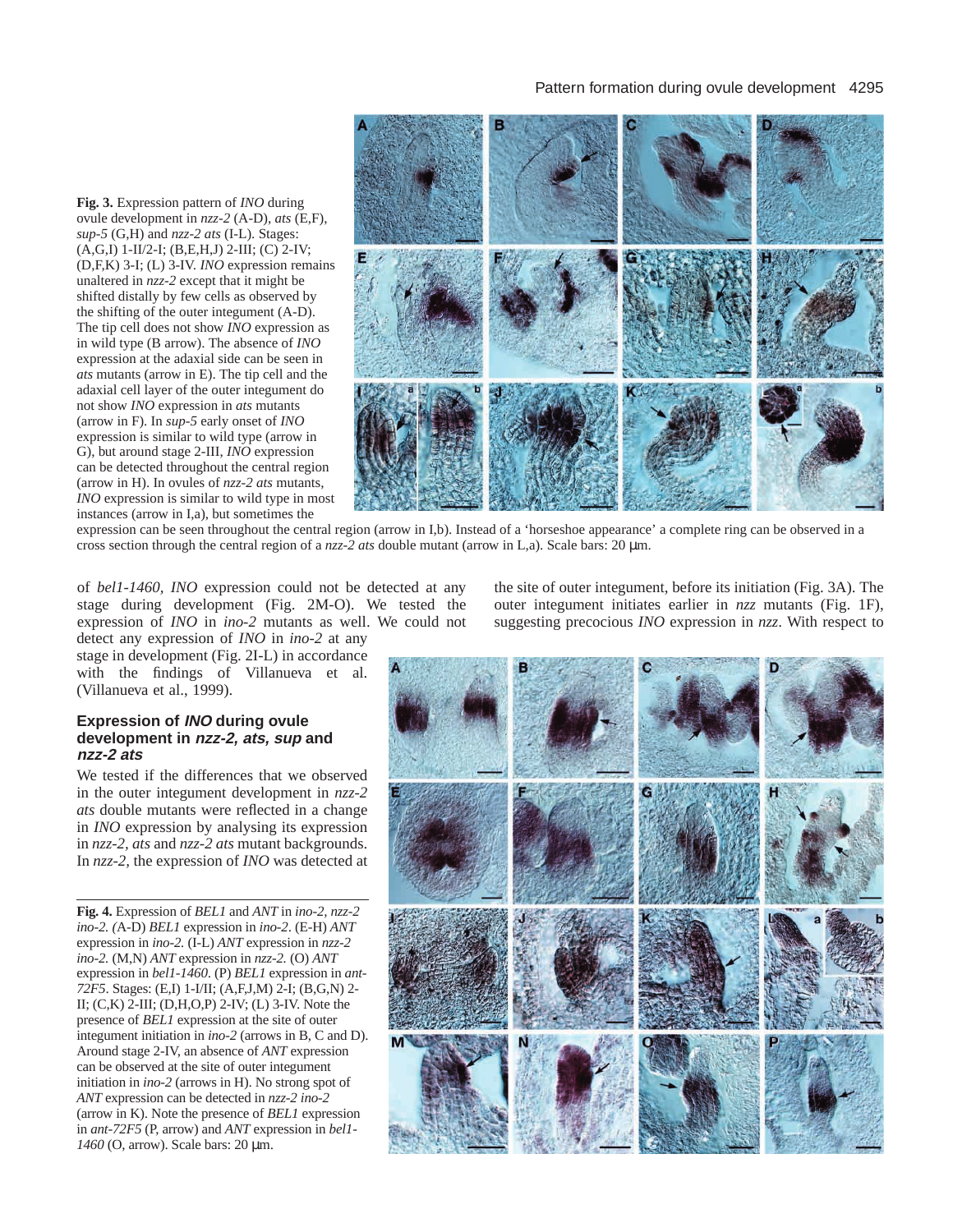**Fig. 5.** A genetic model for adaxialabaxial pattern formation and outer integument development during ovule development in *Arabidopsis thaliana.* (A). Initiation of *INO* expression. *ANT* and *NZZ* act antagonistically and are needed for the correct timing of the onset of *INO* expression. *BEL1* is a prerequisite for *INO* expression. (B) Feedback regulation of *INO* expression. After initiation, *INO* positively regulates *ANT* expression, which in turn leads to positive regulation of *INO* and *NZZ* expression. *NZZ* in turn forms a negative feedback on *ANT* thereby maintaining the levels of *ANT* and *INO* expression*.* (C) Spatial regulation of *INO* expression. The dashed lines with a question mark indicate that the interaction between *NZZ, ATS* and *SUP* is unclear. Lines with arrows indicate activation of transcription. Lines with barred ends represent an inhibitory input.



the Ad-Ab axis, the expression of *INO* in *nzz-2* showed no deviation from wild type (Fig. 3B-D). In addition, *INO* expression could easily be detected with shorter colour reaction times (about 12 hours) in *nzz-2* compared to wild type (about 36 hours) hinting at an increased level of *INO* expression in *nzz-2*. In *ats* mutants, *INO* expression followed a wild-type expression pattern (Fig. 3E,F). In contrast to the single mutants of both *nzz-2* and *ats, nzz-2 ats* double mutants showed drastic alterations in the expression pattern of *INO* during ovule development. At initial stages, the normal *INO* expression pattern was observed, though a weak signal was detected throughout the central region (Fig. 3Ia). Sometimes, it was more obvious, with *INO* expression detected throughout the central region similar to a *BEL1* or *ANT* stripe (Fig. 3Ib). This was even more pronounced at around stage 2-III and all the ovules that we observed (*n*>40) showed the expression of *INO* throughout the central region (Fig. 3J). Later, *INO* expression was detected on both the adaxial and the abaxial side of the ovule and in both the adaxial and abaxial cell layers of the outer integument (Fig. 3K). Even around stage 3-IV, *INO* expression was detected throughout the central region and was not restricted to the epidermis (Fig. 3La). The misexpression of *INO* in the central region was also reported in *sup-5* mutants (Villanueva et al., 1999). In *sup-5* mutants, the initial onset of *INO* expression was unaltered (Fig. 3G) but the subsequent expression of *INO* is similar to that seen in *nzz-2 ats* double mutants (compare Fig. 3H and J).

#### **Expression of BEL1 and ANT during ovule development in various mutants**

It has been suggested previously that the expression of *INO* may involve a positive auto-regulatory loop (Villanueva et al., 1999). Our analysis of *INO* expression in *ino-2* also supports this hypothesis. Since *ANT* and *BEL1* are required for *INO*

expression, we asked whether this loop includes *ANT* or *BEL1* by analysing their expression in *ino* mutants. The expression of *BEL1* is similar in wild type and in *ino* suggesting that the auto-regulatory loop does not involve *BEL1* (Fig. 4A-D). Contrary to this, the expression of *ANT* shows variations from the wild-type expression pattern. While the expression of *ANT* is unaltered in other parts of the ovule, its expression in the outer integument shows subtle differences (Fig. 4E-H). In wild type, *ANT* is expressed in all the cells of the outer integument during its initiation. In *ino-2* mutants, the cells that would normally have given rise to the outer integument do not show strong expression of *ANT* (Fig. 4H), suggesting the involvement of *ANT* in the auto-regulatory loop of *INO*. We analysed whether the central regions in *ant* and *bel1* mutants retain their identity using *BEL1* and *ANT* respectively, as markers for central region. *BEL1* and *ANT* stripes can be seen in *ant-72F5* and *bel1-1460* mutants, respectively, suggesting that the central region retains the chalazal identity in these mutants (Fig. 4O,P). We have previously reported that in *nzz* mutants, a strong spot of epidermal *ANT* expression can be detected in cells that will give rise to the outer integument, and that the strong *NZZ* expression is reduced at the site where outer integument should be located in *ino* mutants (Balasubramanian and Schneitz, 2000) (Fig. 4M,N arrows). If the *ANT* spot in *nzz* is a result of the absence of negative regulation by *NZZ,* via the positive auto-regulatory loop of *INO*, then this spot should not be present in *nzz ino* double mutants. Therefore, we analysed *ANT* expression in *nzz*-2 *ino-2* double mutants. *ANT* expression is found throughout the ovule primordia at about stage 1-II (Fig. 4I). Around stage 2- I, *ANT* expression starts to disappear from the proximal region, but can still be observed in the distal region (Fig. 4J). Later in development, when an enlarged primordia is clearly visible, *ANT* expression can still be observed in the distal two thirds, similar to that seen in *nzz-2* (Fig. 4K,L). The distal region (Fig. 4La) and the growing nucellus (Fig. 4Lb) show *ANT* expression even around stage 2-III and later, in *nzz-2 ino-2* double mutants. As predicted, the strong spot of *ANT* expression, which is normally observed in *nzz-2* mutants, could not be detected in *nzz-2 ino-2* (Fig. 4K,L). Monitoring *ANT* expression at regular intervals throughout the colour detection period ruled out the possibility that we may not be seeing the difference in the levels of *ANT* expression at the 'spot' because of an overall strong signal. The distal expression of *ANT* is also consistent with our proposed model for PD pattern formation (see Discussion) (Balasubramanian and Schneitz, 2000).

## **DISCUSSION**

#### **Expression of INO requires BEL1**

*INO* is expressed in the cells that give rise to the outer integument, before its initiation (Balasubramanian and Schneitz, 2000; Villanueva et al., 1999) (Fig. 2B). Genetically, *bel1* is epistatic to *ino* and *BEL1* has been suggested to be a negative regulator of *INO* in the chalaza (Villanueva et al., 1999). This conclusion is based on an observed ectopic *INO* expression in *bel1-1* at stage 4-I during ovule development (Villanueva et al., 1999). Since *INO* expression begins around stage 2-I, we analysed its expression in *bel1-1460* during all stages of development. We could not detect *INO* expression in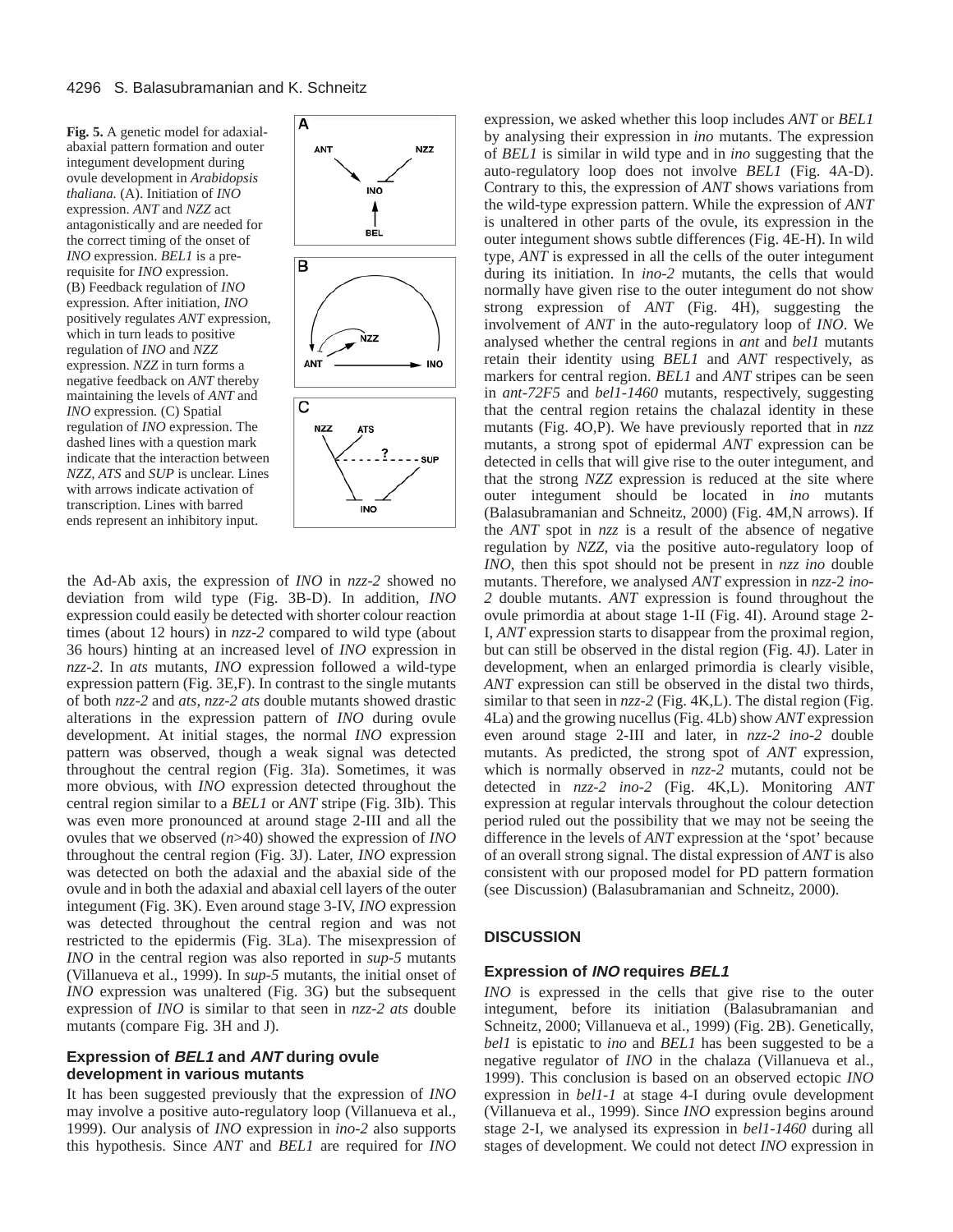the mutant at this stage, which is in accordance with our previous analysis (Balasubramanian and Schneitz, 2000). However, we could not detect *INO* expression in *bel1* mutants even at later stages*.* Therefore, our results suggest that *BEL1* is a positive regulator of *INO.* If *BEL1* is a negative regulator of *INO,* then one would expect strong ectopic expression of *INO* in *nzz bel1* double mutants, since our analysis indicates that *NZZ* is a negative regulator of *INO.* Alternatively, if *BEL1* is a positive regulator, then *INO* expression should not be detected in *nzz bel1* double mutants. In *nzz bel1* double mutants, *INO* expression could not be detected, corroborating the need of *BEL1* for *INO* expression (S. B. and K. S., unpublished observations). The absence of *INO* expression in *bel1-1460* suggests that *INO* expression requires *BEL1* function. How does *BEL1* regulate *INO* expression? There are two possibilities. *BEL1* might directly regulate *INO* expression. Alternatively, *BEL1* might indirectly affect *INO* expression through its earlier role in chalazal specification. Our results do not distinguish between the two possibilities. However, since the identity of the central region does not seem to be changed in *bel1-1460* single mutants*,* as indicated by the expression pattern of *ANT* (Fig. 4O) as well as *BEL1* in *bel1-1460* (data not shown), this may not be due to a defect in chalazal identity. Instead, this may be due to a specific role of *BEL1* in integument development. The wild-type expression of *BEL1* in the developing integuments also supports this hypothesis (Reiser et al., 1995). We conclude that *BEL1* is a positive regulator of *INO* and is essential for its expression.

# **NZZ and ANT are temporal regulators of INO expression**

Our analysis of the expression pattern of *INO* in *ant* and *nzz* indicates that the proper temporal expression of *INO* requires co-ordination of *ANT* and *NZZ* activities*. nzz* mutants show early initiation of the outer integument, which is preceded by the expression of *INO,* suggesting that *NZZ* is a negative temporal regulator of *INO* expression. In contrast to this, *ant* mutants show late onset of *INO* expression (Fig. 2H), suggesting that *ANT* is a positive temporal regulator of *INO* expression. *ANT* and *NZZ* act antagonistically in all regions of the ovule (Balasubramanian and Schneitz, 2000). The presence of *INO*, at later stages, in the strong *ant-72F5* mutant suggests that *ANT* is not absolutely required to turn on *INO,* rather *ANT* may be needed for the proper timing of *INO* expression. Taken together, these data suggest that the proper temporal expression of *INO* requires co-ordination of *NZZ* and *ANT* activities. Our analyses suggest a possible increase in the level of *INO* expression in *nzz* mutants. The antagonistic interaction of *NZZ* and *ANT* also leaves open the possibility that the expression of *INO* might equally well depend on the relative levels of *ANT* and *NZZ* activity*.* This negative regulation of *INO* by *NZZ* could be an essential temporal mechanism to couple PD patterning with Ad-Ab patterning (see below)

# **NZZ and ATS redundantly regulate INO expression and play a role in the maintenance of the adaxialabaxial polarity**

If *ANT* and *NZZ* regulate the temporal expression of *INO*, what regulates its spatial expression*?* Previously several loci were reported as negative regulators of *INO* expression (Villanueva et al., 1999). As we have shown above, *ANT* and *BEL1* are

# Pattern formation during ovule development 4297

positive regulators of *INO* expression. Contrary to this, *NZZ* acts as a negative regulator of *INO*, not only in a temporal manner but also in a spatial manner. Our analysis shows that *NZZ* and *ATS* redundantly negatively regulate *INO* expression in the adaxial chalaza (Fig. 3I-L). Any one of these loci is sufficient to restrict *INO* expression to the abaxial side since *ats* or *nzz* single mutants show normal abaxially located *INO* expression. How do *NZZ* and *ATS* regulate *INO* expression? We suggest at least two possibilities. First, *NZZ* and *ATS* are general negative regulators of *INO* expression and this inhibition is specifically overcome in the abaxial epidermis with the help of other factors such as *ANT.* The broad expression pattern of *NZZ* in the ovules (Balasubramanian and Schneitz, 2000; Schiefthaler et al., 1999) and the expression pattern of *ANT* in *nzz* mutants support such a hypothesis. The absence of the *ANT* 'spot' in *nzz ino* double mutants also supports this hypothesis. In *nzz ats*, the negative regulation by *NZZ* and *ATS* is absent and *INO* is expressed throughout the central region. Alternatively, *NZZ* and *ATS* might play a role only in the negative regulation of *INO* expression in the adaxial region. Is *NZZ* and *ATS* function required for initiation of the Ad-Ab axis or its maintenance? From our analysis it is clear that *NZZ* and *ATS* are definitely required for its maintenance. However, the weak misexpression of *INO* even in stage 2-I ovules of *nzz ats* double mutants suggests that they may play a role in the initiation of this axis as well. Why then is this misexpression weak at initial stages? It is possible that the *ats* allele available could be a weak allele. Since the molecular nature of *ATS* is not known, the nature of the *ats* allele is not clear.

# **NZZ, ATS, INO and SUP play a role in the asymmetric growth of the outer integument**

*INO* and *SUP* have been previously reported to mediate the asymmetric growth of the outer integument (Gaiser et al., 1995; Schneitz et al., 1997; Villanueva et al., 1999). Our analysis of *nzz ats* double mutants indicates that *NZZ* and *ATS* are also required for the control of the asymmetric growth of the outer integument. Spatially, the ovules of *nzz ats* double mutants show no alterations in the initiation of the outer integument along the adaxial-abaxial axis. This indicates that *NZZ* and *ATS* are likely to play a role in the asymmetric growth of the outer integument after its initiation. Nevertheless, the altered expression pattern of *INO* at the initial stages itself in *nzz ats* (Fig. 3Ib) suggests that *NZZ* and *ATS* might also play a role in specifying this axis (see above). Since the single mutants of *nzz* and *ats* do not show any alterations in the asymmetric growth, we conclude that *NZZ* and *ATS* redundantly regulate the asymmetric growth of the outer integument.

## **SUP, NZZ and ATS are required for the maintenance of the adaxial-abaxial polarity during ovule development**

*SUP* is another locus that regulates *INO* expression in the adaxial region of the chalaza. *SUP* has been suggested to be a negative regulator of *INO* expression (Villanueva et al., 1999). Our analysis of *INO* expression in *sup* mutants corroborates this hypothesis. The broader expression pattern of *INO* in *sup* mutants around stage 2-III is similar to that observed in *nzz ats* double mutants. How then does *SUP* relate to *NZZ* and *ATS*? Currently this remains an open question. However, we suggest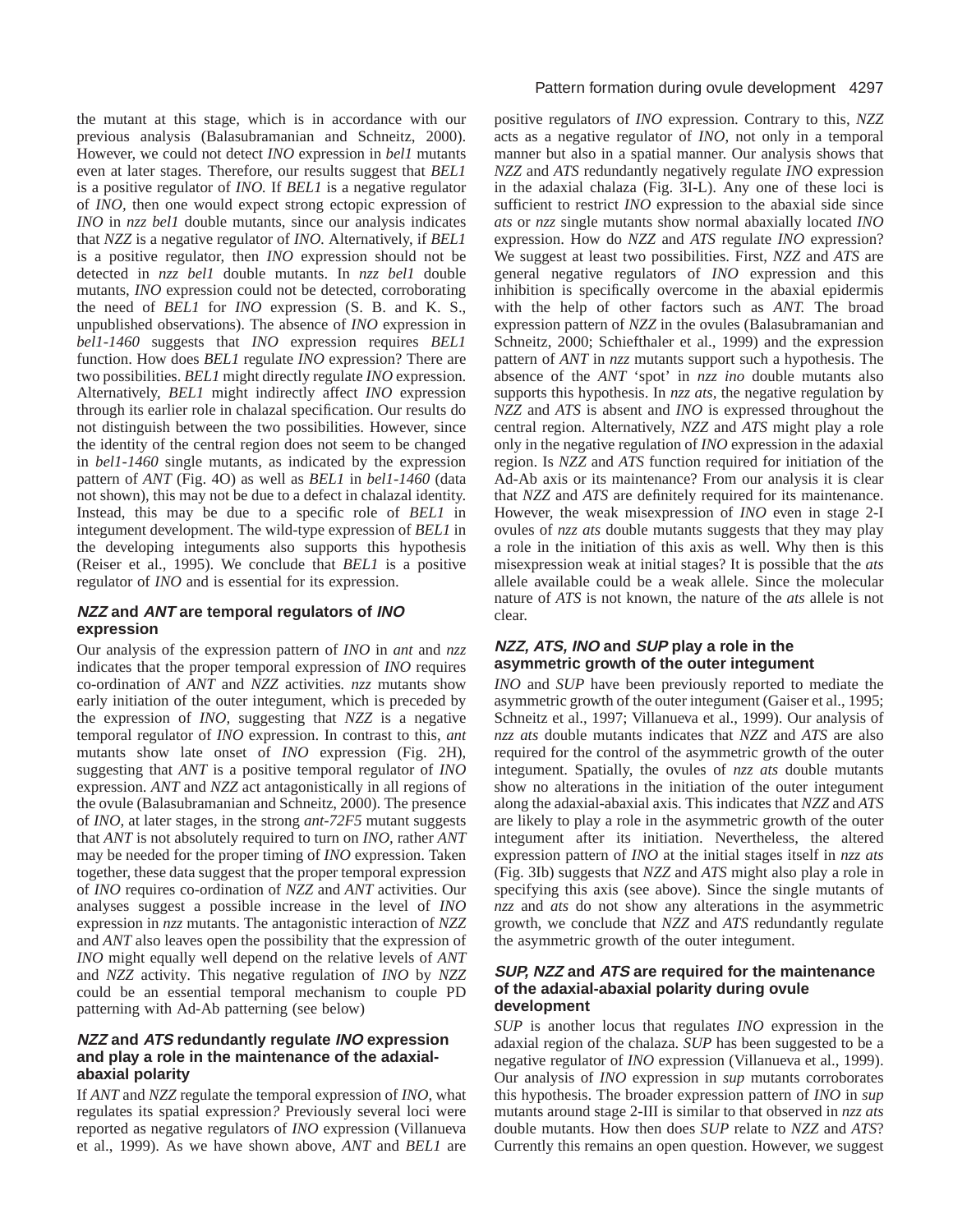| Genotype                          | <b>Observations</b>                                                                               | Interpretations                                                    |  |
|-----------------------------------|---------------------------------------------------------------------------------------------------|--------------------------------------------------------------------|--|
| Expression summary for <i>INO</i> |                                                                                                   |                                                                    |  |
| Wild-type Ler                     | Initiation and expression at the abaxial epidermis of the<br>proximal chalaza                     |                                                                    |  |
| $ino-2$                           | Undetectable at any stage during development                                                      | Possible auto-regulation                                           |  |
| bel1-1460                         | Undetectable at any stage during development                                                      | <b>BEL1</b> needed for <i>INO</i> expression                       |  |
| $nzz-2$<br>$ant-72F5$             | Early onset, can be detected at about stage 1-II<br>Late onset, can be detected only by stage 4-V | NZZ and ANT needed for the temporal regulation of INO expression   |  |
| ats                               | Similar to wild type                                                                              | $NZZ$ and ATS redundantly regulate the spatial expression of $INO$ |  |
| $nzz-2$ ats                       | Ectopic expression in chalaza starting from stage 1-II                                            |                                                                    |  |
| $sup-5$                           | Similar to nzz ats                                                                                | SUP needed for spatial regulation of INO                           |  |
| Expression summary for <i>ANT</i> |                                                                                                   |                                                                    |  |
| Wild-type Ler                     | Chalaza, developing integuments                                                                   |                                                                    |  |
| $nzz-2$                           | Distally extended with a strong 'spot' at the site of<br>outer integument initiation              |                                                                    |  |
| $ino-2$                           | Similar to wild type with a gap of expression at the site<br>of outer integument initiation       | ANT is involved in the auto-regulation of INO                      |  |
| $nzz-2$ ino-2                     | Similar to $nzz-2$ but without the strong 'spot'                                                  |                                                                    |  |

| Table 1. A summary of the observed expression patterns of <i>INO</i> and <i>ANT</i> |  |  |
|-------------------------------------------------------------------------------------|--|--|
|                                                                                     |  |  |

at least three possibilities. First, *NZZ* and *ATS* function redundantly upstream of *SUP.* Second, *SUP* functions upstream of *NZZ* and *ATS.* Third, *NZZ*, *ATS* and *SUP* function at the same step of the cascade, in which case, *SUP* would be the central player. A genetic analysis of *nzz sup* double mutants did not allow us to discriminate between these possibilities as these mutants show *sup-*like ovules that lack the nucellus and thus exhibit an additive phenotype (data not shown). The observation that at least in some instances the *INO* expression is altered even at initial stages in *nzz ats* double mutants, suggests that *NZZ* and *ATS* might function earlier than *SUP*.

## **Outgrowth of the outer integument might require proper juxtaposition of the adaxial-abaxial signals**

Why do the *ino* mutants produce ovules that lack the outer integument? It has been suggested that in *ino* mutants adaxialisation of the abaxial side of the outer integument leads to minimal or no outgrowth (Villanueva et al., 1999). Based on our analysis of wild-type *INO* expression, we propose a hypothesis to explain why adaxialisation should stop the outgrowth? Genetically *ino* is epistatic to *sup, nzz* and *ats* with respect to the outer integument, which fits well with the hypothesis that *INO* may be required for the initial outgrowth of the outer integument. As we have shown above, the tip cell, which usually enlarges and initiates the outgrowth, does not express *INO*. Then why should the absence of *INO* prevent the outgrowth? It has been suggested that juxtaposition of adaxial and abaxial signals may be needed for the outgrowth of lateral organs, similar to the requirement of dorsal and ventral signals during lateral appendage development in animals (Bowman, 2000b; Waites and Hudson, 1995). It is possible that in *ino* mutants such a juxtaposition of the adaxial and abaxial signals within the outer integument is not achieved because of the absence of *INO.* This fits well with the observation that *INO* expression is observed in only one cell layer of the outer integument and the absence of *INO* expression from the tip cell that enlarges to give rise to the outer integument. We suggest that the outgrowth of the outer integument requires proper juxtaposition of the adaxial and abaxial signals within the outer integument itself, which could be the reason why *ino* mutants lack the outer integument.

## **A model for outer integument development and regulation of INO expression**

Our results are summarised in Table 1 and we propose a model that attempts to explain the genetic regulation of adaxialabaxial pattern formation and outer integument development during ovule development (Fig. 5). *NZZ* plays a central role in different aspects of ovule development and it is required repeatedly during various stages of ovule development. We have previously proposed that *NZZ* and *BEL1* redundantly specify the chalaza (Balasubramanian and Schneitz, 2000). Furthermore, with respect to the integument development pathway, *NZZ* functions downstream of *ANT* and *INO* (Balasubramanian and Schneitz, 2000)*.* In the model that we propose here, we suggest that initiation of the outer integument and Ad-Ab polarity establishment in the ovule occur after specification of the chalaza. This is achieved at least in part through the co-ordination of activities of *ANT, BEL1, NZZ, ATS* and *SUP.* The exact positioning of *INO* expression in the abaxial epidermis of the proximal chalaza may require other factors as well. Once *INO* is turned on, maintenance of its expression goes through an auto-regulatory loop that includes *ANT.* Subsequent *ANT* expression has a positive feedback on *INO* as well as *NZZ.* How does *INO* regulate *NZZ* expression? If *INO* regulates *ANT* via *NZZ*, then one would not detect increased levels (spot) of *ANT* in *nzz* mutants. Therefore, it is likely that the positive feedback regulation of *ANT* by *INO* is separate from the negative feedback of *NZZ* on *ANT* (Fig. 5B), though these two regulations are inter-connected. Thus, the positive feedback of *INO* on *ANT* leads to a positive regulation of *NZZ* by *ANT. NZZ* in turn has a negative feedback on *ANT.* In the adaxial side, *NZZ* redundantly regulates *INO* expression with *ATS.* This could be mediated via *SUP* or could be exerted independently (see above). If this model is true, then what would happen in a *nzz* mutant? In the absence of *NZZ*, *INO* is turned on precociously. Once *INO* is turned on, it leads to a positive feedback on *ANT* expression and consequently an increase in *INO* expression as well. This would also lead to an increase in *NZZ* expression in the outer integument. Since the NZZ protein is nonfunctional in *nzz-2*, this will lead to increased levels of *ANT* and *INO.* The predictions of this model hold true at least for *ANT* expression in *nzz-2*. *nzz-2* mutants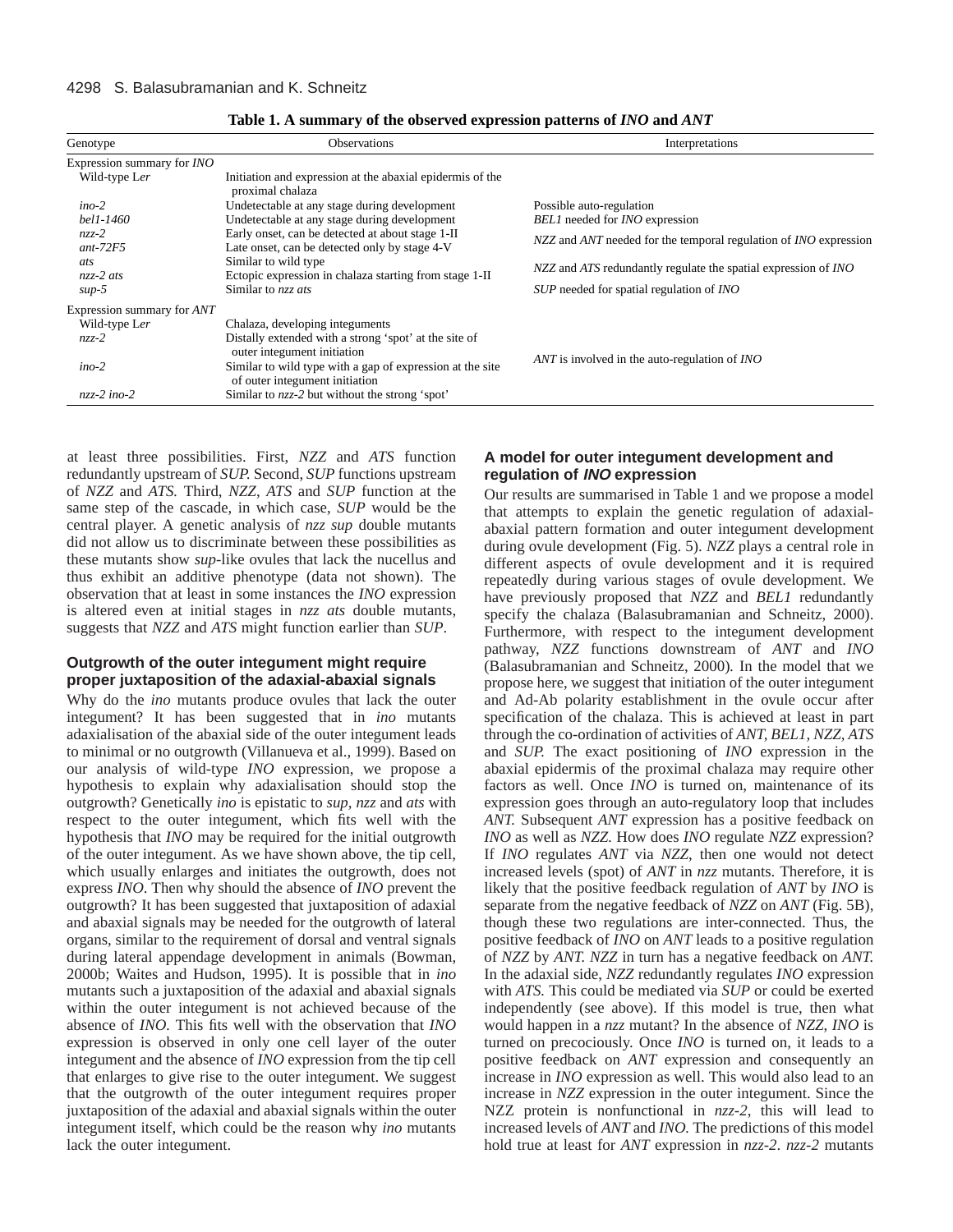show an increased expression of *ANT* in the cells that give rise to the outer integument. This model is also supported by the fact that *INO* expression can be detected more easily in *nzz-2* than in wild type. Furthermore, this model also supports the absence of the *ANT* 'spot' in *nzz ino* double mutants.

#### **Orchestration of proximal-distal and adaxial-abaxial pattern formation and growth**

Our analysis indicates that *NZZ* links several aspects of ovule development. We have previously suggested that Ad-Ab and PD patterning are intimately coupled and that *INO* functions in a non-cell autonomous way (Balasubramanian and Schneitz, 2000). In this study, we show that *NZZ* and *ATS,* play a redundant role in patterning the adaxial-abaxial axis. Our results also suggests that the levels of *ANT* and *NZZ* are crucial for the proper growth and development of the ovule. From our present analysis, we suggest that the precocious expression of *INO* in *nzz*, which is normally the first event that molecularly marks the adaxial-abaxial axis, interferes with proximal-distal pattern formation in the primordium resulting in the absence of a nucellus and the presence of a longer funiculus. This may be, for example, analogous to the situation in the vertebrate limb, where alterations in the establishment of the anteriorposterior axis hinders proximal-distal patterning (Capdevila and Belmonte, 2001). Thus, by negatively regulating *INO* expression in a temporal manner *NZZ* makes sure that the onset of the Ad-Ab axis occurs at the correct time. Thereby, *NZZ* appears to co-ordinate pattern formation along both axes. We propose that *NZZ,* through its interactions with *BEL1,* a patterning gene involved in proximal-distal pattern formation, *INO*, a gene involved in adaxial-abaxial pattern formation and *ANT,* a gene that exerts growth control, links all these distinct processes with the help of genes such as *ATS* and *SUP*.

We would like to thank David Chevalier and Patrick Sieber for stimulating discussions, and Gopal Battu for critically reading the manuscript. We would like to thank Urs Jauch for his help with SEM and Jean-Jacques Pittet for his meticulous help in image processing. S. B. was supported by a post-doctoral fellowship from Roche Research Foundation during the final stages of this study. The work was funded by grants 31-53032.97 and 31-65422.01 from the Swiss National Science Foundation to K. S. and by the Kanton of Zürich.

## **REFERENCES**

- **Baker, S. C., Robinson-Beers, K., Villanueva, J. M., Gaiser, J. C. and** Gasser, C. S. (1997). Interactions among genes regulating ovule development in *Arabidopsis thaliana*. *Genetics* **145**, 1109-1124.
- **Balasubramanian, S. and Schneitz, K.** (2000). *NOZZLE* regulates proximaldistal pattern formation, cell proliferation and early sporogenesis during ovule development in *Arabidopsis thaliana*. *Development* **127**, 4227-4238.
- **Bohmert, K., Camus, I., Bellini, C., Bouchez, D., Caboche, M. and Benning, C.** (1998). *AGO1* defines a novel locus of *Arabidopsis* controlling leaf development. *EMBO J.* **17**, 170-180.
- **Bowman, J. L.** (2000a). The *YABBY* gene family and abaxial cell fate. *Curr. Opin. Plant Biol.* **3**, 17-22.
- **Bowman, J. L.** (2000b). Axial patterning in leaves and other lateral organs. *Curr. Opin. Gen. Dev.* **10**, 399-404.
- **Capdevila, J. and Belmonte, J. C. I.** (2001). Patterning Mechanisms Controlling Vertebrate Limb Development. *Annu. Rev. Cell Dev. Biol.* **17**, 87-132.
- **Chevalier, D., Sieber, P. and Schneitz, K.** (2002). The genetic and molecular control of ovule development. In *Plant Reproduction, Annual Plant Reviews,* 6 (ed S. D. O'Neil and J. A. Roberts), pp. 61-85. London: Sheffield Academic Press.
- **Elliott, R. C., Betzner, A. S., Huttner, E., Oakes, M. P., Tucker, W. Q., Gerentes, D., Perez, P. and Smyth, D. R.** (1996). *AINTEGUMENTA*, an *APETALA2*-like gene of *Arabidopsis* with pleiotropic roles in ovule development and floral organ growth. *The Plant Cell* **8**, 155-168.
- **Esau, K.** (1977). *Anatomy of Seed Plants*. New York: John Wiley and Sons.
- **Eshed, Y., Baum, S. F. and Bowman, J. L.** (1999). Distinct mechanisms promote polarity establishment in carpels of *Arabidopsis*. *Cell* **99**, 199- 209.
- **Eshed, Y., Baum, S. F., Perea, J. V. and Bowman, J. L.** (2001). Establishment of polarity in lateral organs of plants. *Curr. Biol.* **11**, 1251-1260.
- **Gaiser, J. C., Robinson-Beers, K. and Gasser, C. S.** (1995). The *Arabidopsis SUPERMAN* gene mediates asymmetric growth of the outer integument of ovules. *The Plant Cell* **7**, 333-345.
- **Gasser, C. S., Broadhvest, J. and Hauser, B. A.** (1998). Genetic analysis of ovule development. *Annu. Rev. Pl. Physiol. Pl. Mol. Biol.* **49**, 1-24.
- **Golz, J. F. and Hudson, A.** (1999). Plant development: YABBYs claw to the fore. *Curr. Biol.* **9**, R861-863.
- **Grossniklaus, U. and Schneitz, K.** (1998). The molecular and genetic basis of ovule and megagametophyte development. *Semin. Cell Dev. Biol.* **9**, 227- 238.
- **Kerstetter, R. A., Bollman, K., Taylor, R. A., Bomblies, K. and Poethig, R. S.** (2001). *KANADI* regulates organ polarity in Arabidopsis. *Nature* **411**, 706-709.
- **Klucher, K. M., Chow, H., Reiser, L. and Fischer, R. L.** (1996). The *AINTEGUMENTA* gene of *Arabidopsis* required for ovule and female gametophyte development is related to the floral homeotic gene *APETALA2*. *The Plant Cell* **8**, 137-153.
- **Krizek, B. A.** (1999). Ectopic expression of *AINTEGUMENTA* gene results in increased growth of floral organs. *Dev. Genet.* **25**, 224-236.
- **Krizek, B. A., Prost, V. and Macias, A.** (2000). *AINTEGUMENTA* promotes petal identity and acts as a negative regulator of *AGAMOUS*. *The Plant Cell* **12**, 1357-1366.
- **Lèon-Kloosterziel, K. M., Keijzer, C. J. and Koornneef, M.** (1994). A seed shape mutant of *Arabidopsis* that is affected in integument development. *The Plant Cell* **6**, 385-392.
- **Liu, Z., Franks, R. G. and Klink, V. P.** (2000). Regulation of gynoecium marginal tissue formation by *LEUNIG* and *AINTEGUMENTA*. *The Plant Cell* **12**, 1879-1892.
- **Lynn, K., Fernandez, A., Aida, M., Sedbrook, J., Tasaka, M., Masson, P.** and Barton, M. K. (1999). The *PINHEAD/ZWILLE* gene acts pleiotropically in *Arabidopsis* development and has overlapping functions with the *ARGONAUTE1* gene. *Development* **126**, 469-481.
- **McConnell, J. R. and Barton, M. K.** (1998). Leaf polarity and meristem formation in *Arabidopsis. Development* **125,** 2935-2942.
- **McConnell, J. R., Emery, J., Eshed, Y., Bao, N., Bowman, J. and Barton, M. K.** (2001). Role of *PHABULOSA* and *PHAVOLUTA* in determining radial patterning in shoots. *Nature* **411**, 709-713.
- **McHale, N. A. and Marcotrigiano, M.** (1998). *LAM1* is required for dorsoventrality and lateral growth of the leaf blade in *Nicotiana*. *Development* **125**, 4235-4243.
- **Mizukami, Y. and Fischer, R. L.** (2000). Plant organ size control: *AINTEGUMENTA* regulates growth and cell numbers during organogenesis. *Proc. Natl. Acad. Sci. USA* **97**, 942-947.
- **Modrusan, Z., Reiser, L., Feldmann, K. A., Fischer, R. L. and Haughn, G. W.** (1994a). Homeotic transformation of ovules into carpel-like structures in *Arabidopsis*. *The Plant Cell* **6**, 333-349.
- **Modrusan, Z., Reiser, L., Fischer, R. L. and Haughn, G. W.** (1994b). Ontogeny of the wild-type ovule. In *Arabidopsis: an Atlas of Morphology and Development* (ed. J. Bowman), pp. 302-303. New York: Springer Verlag.
- **Ray, A., Robinson-Beers, K., Ray, S., Baker, S. C., Lang, J. D., Preuss, D., Milligan, S. B. and Gasser, C. S.** (1994). Arabidopsis floral homeotic gene *BELL (BEL1)* controls ovule development through negative regulation of *AGAMOUS* gene *(AG)*. *Proc. Natl. Acad. Sci. USA* **91**, 5761-5765.
- **Reiser, L., Modrusan, Z., Margossian, L., Samach, A., Ohad, N., Haughn, G. W. and Fischer, R. L.** (1995). The *BELL1* gene encodes a homeodomain protein involved in pattern formation in the *Arabidopsis* ovule primordium. *Cell* **83**, 735-742.
- **Robinson-Beers, K., Pruitt, R. E. and Gasser, C. S.** (1992). Ovule development in wild-type *Arabidopsis* and two female-sterile mutants. *The Plant Cell* **4**, 1237-1249.
- **Sakai, H., Medrano, L. J. and Meyerowitz, E. M.** (1995). Role of *SUPERMAN* in maintaining *Arabidopsis* floral whorl boundaries. *Nature* **378**, 199-203.